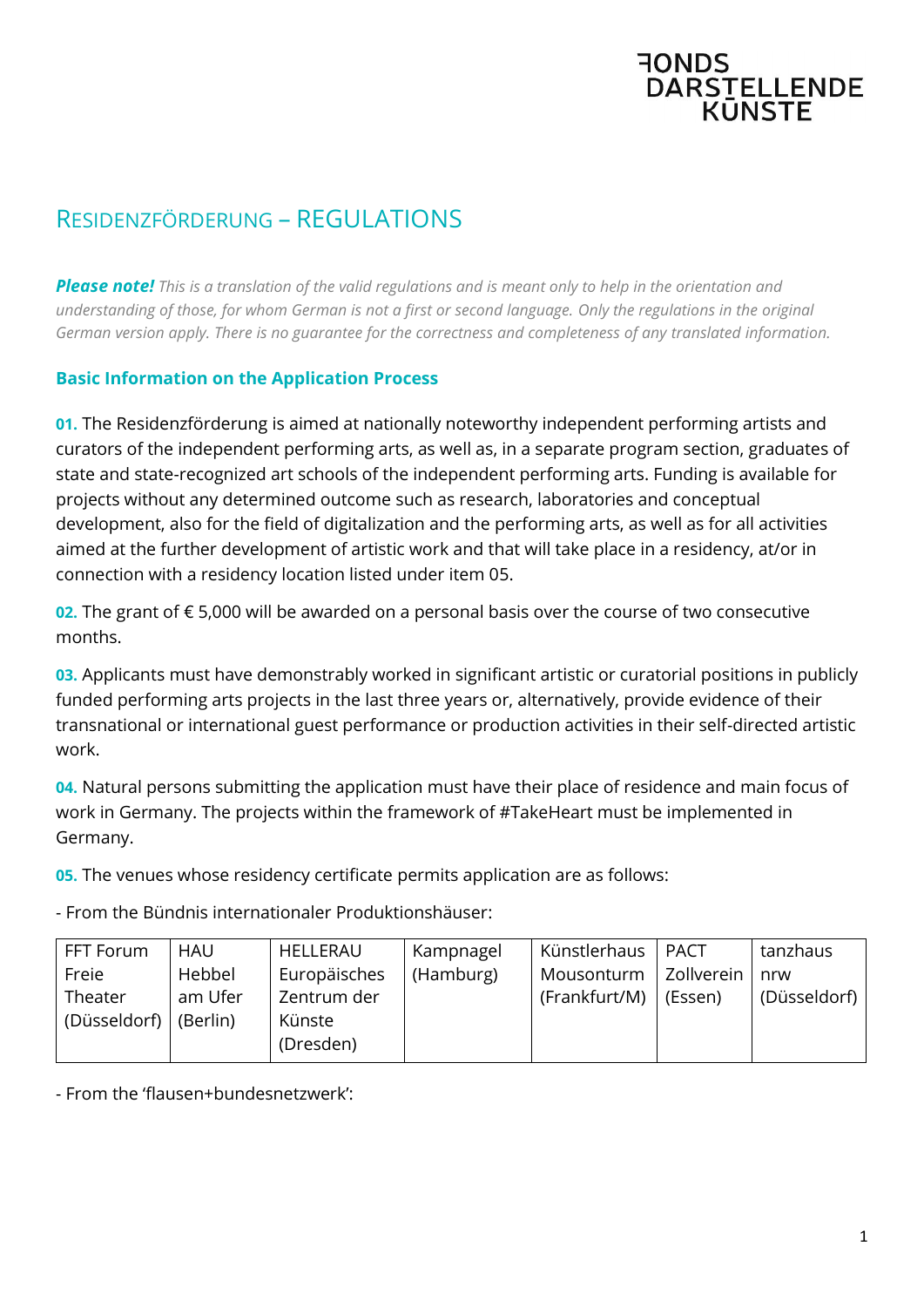

**FONDS** 

- From the Netzwerk Freier Theater:

| Schwankhalle  | <b>WUK</b> | Lichthof     | Pathos         | <b>Studio Naxos</b> |
|---------------|------------|--------------|----------------|---------------------|
| (Bremen)      | (Halle)    | (Hamburg)    | (Munich)       | (Frankfurt /M)      |
| Theater Rampe | TD Berlin  | ZeitRaumExit | LOT            | <b>Ballhaus Ost</b> |
| (Stuttgart)   | (Berlin)   | (Mannheim)   | (Braunschweig) | (Berlin)            |

### **Deadlines and Application**

**06.** Applications must be submitted by 23:59, on 01.10.2021, 01.12.2021, 01.02.2022 or 01.06.2022 (Bündnis internationaler Produktionshäuser only). An application is considered to have been submitted on time if all documents (see item 07) have been uploaded onto the database of the Fonds Darstellende Künste by the application deadline and the complete application has been sent. Late or incomplete applications will be considered.

**07.** Applications must be submitted using the appropriate online form at [https://onlineantrag.fonds](https://onlineantrag.fonds-daku.de/start)[daku.de/start.](https://onlineantrag.fonds-daku.de/start) A complete application shall also include:

for artists, who have been professionally active for many years

- proof of insurance through the Künstlersozialkasse (KSK) for 2021 (or alternatively a list of income from artistic or curatorial activities in the independent performing arts from the years 2018, 2019, 2020 and/or 2021 with supporting documents in the form of 2-3 meaningful invoice examples or fee contracts with corresponding proof of receipt of payment)

as well as either proof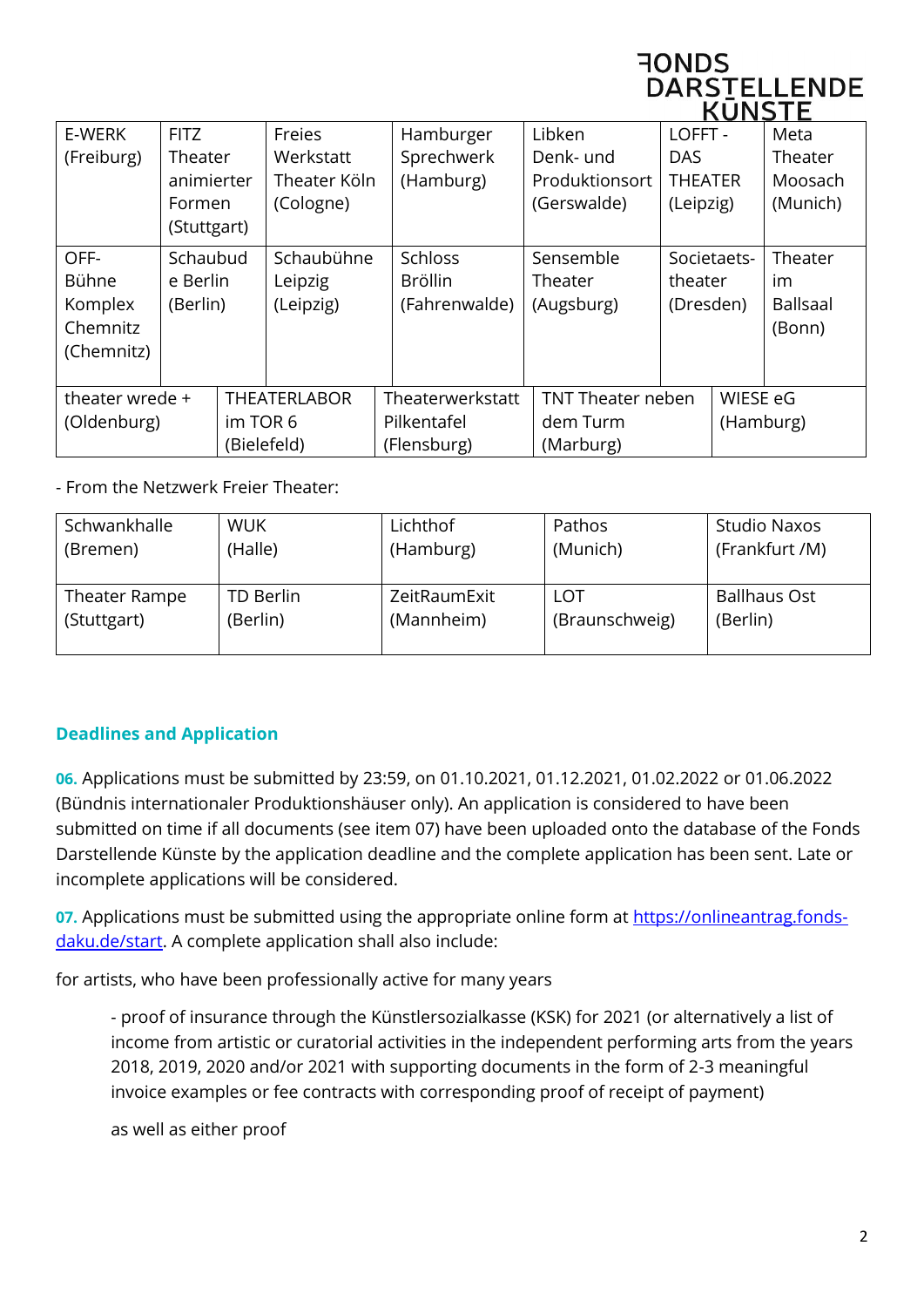of (at least one) publicly funded production or event from 2018, 2019, 2020, and/or 2021 (in the form of a grant notice, program

**FONDS DARSTELLENDE KUNSTE** 

publication with funder logo, or similar) or of receipt of a #TakeCare or #TakeCareResidenzen grant from the Fonds Darstellende Künste

or alternatively

(at least one) interstate or international guest performance in 2019, 2020 and/or 2021 (in the form of a guest performance contract or guest performance invoice, in each case including proof of receipt of payment) from the independent performing arts

- internet links for presentation of relevant work

- a certificate from the respective venue confirming the granting of a residency in the period applied for

for graduate applicants

- a certificate of graduation from a state-recognized art academy and/or an art-related course of study in the field of the performing arts issued after 01.01.2019

as well as for all applicants

- if applicable, internet links for presentation of relevant work

- a certificate from the respective venue confirming that the residency grant is awarded in the period applied for

**08.** There is no entitlement to the grant.

**09.** Payments will be made after the conclusion of a project funding agreement. The monthly digital call for funds is to be made by the funding recipients. Payments will be made in two consecutive months in the amount of  $\epsilon$  2,500 per month.

**10.** A German project account must be used or set up in order to receive funding. Otherwise, funding cannot be guaranteed.

**11.** In the case of a grant, the project must be completed in two consecutive months in the period up to

31.10.2022 (BiP) 31.08.2022 (flausen+bundesnetzwerk) 31.08.2022 (NFT)

and completed with a fully submitted proof of use.

### **Cost and Financing Plan**

**12.** The cost and financing plan is an integral part of the online application form. An additional cost and financing plan does not have to be submitted.

**13.** The fund supports residency projects in the amount of € 5,000. Co-financing with other funds is excluded.